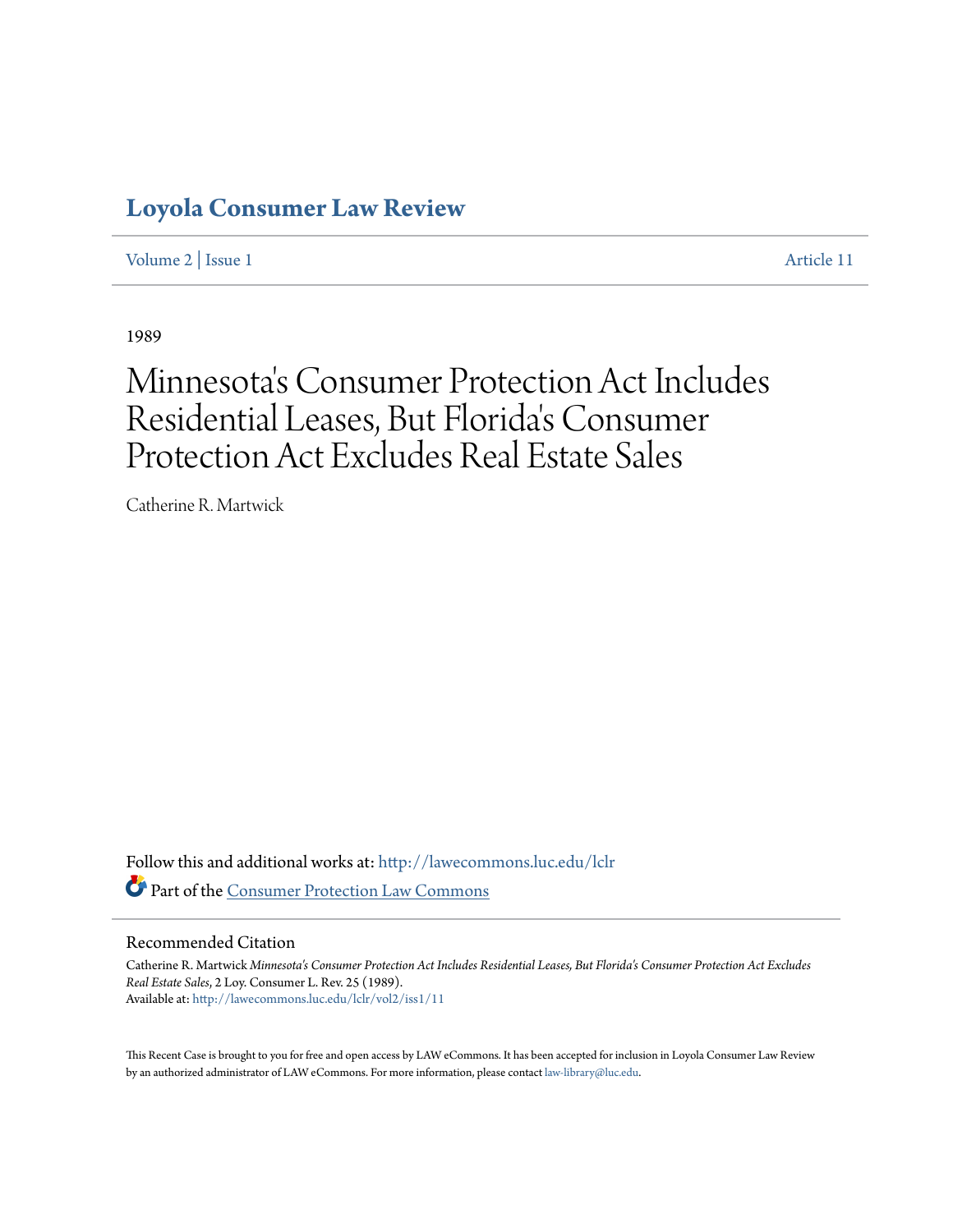sured motorist policy, subject to the limits of the policy. The assumption that the settlement exhausts the liability policy will avoid making the amount of the insurer's liability dependent upon the amount of the settlement the insured accepts. It will also aid the settlement process and thereby benefit both the injured person and the tortfeasor's liability insurer.

The court held that in the present case the estate could recover from National the amount which the actual damages exceeded Bunse's \$100,000 liability policy, subject to the \$20,000 underinsured motorist policy limit. The court remanded the case to the district court to determine the estate's actual damages.

# **The Dissent**

The dissent, written by Justice Carter with two justices joining, argued that insurance policies should be enforced unless they conflict with statutory provisions. Justice Carter found no such conflict between the exhaustion requirement and the statute that requires underinsured motorist coverage. He also found nothing unreasonable in the underinsured motorist policy's provision requiring exhaustion of the liability policy. The dissent added that if the injured party settles before trial for less than the liability policy limits, the settlement amount indicates the real worth of the claim. The injured party may receive the underinsured motorist benefits, notwithstanding the exhaustion requirements, merely by fully litigating the claim.

# Stephen Kirkwood

# **Minnesota's Consumer Protection Act Includes Residential Leases, But Florida's Consumer Protection Act Excludes Real Estate Sales**

Minnesota and Florida enacted consumer protection acts in order to protect consumers from deceptive, unfair and discriminating practices of any trade, commerce or business. The Minnesota Court of Appeals in *Love v. Amsler,* 441 N.W.2d 555 (Minn.App. 1989), construed its act broadly and held that deceptive landlord practices as related to residential leases violated the Minnesota Prevention of Consumer Fraud Act. Minn. Stat. **§§** 325F.68-325F.70 (1988). The Florida District Court of Appeals in *Kingswharf v. Kranz,* 545 So. 2d 276 (Fla.App. 3 Dist. 1989), however, interpreted its act narrowly and held that real estate sales were not included in the Florida Deceptive and Unfair Trade Practices Act. Fla. Stat. **§§** 501.201. **-** 501.213. (1988).

## **Love v. Amsler**

In 1986, Boyd Amsler ("Amsler") rented a house to Marsha Love ("Love") for \$385.00 per month plus utilities. Amsler kept the water service in his name and required Love to pay him directly for the water bills he received. However, Amsler never showed Love a bill nor gave her a receipt for the payments she made.

After renting for nine months, Love withheld \$113.00 from her rent payment. Amsler filed a suit against her for unpaid rent and water bills and for attorney's fees. He claimed \$275.97 for unpaid water bills incurred over seven months. Love and Amsler settled their dispute and Love planned to vacate the house. Four days before Love moved out, Amsler filed a pro se action claiming \$1,341.00 for unpaid rent and costs of cleaning the house. This time he claimed that Love owed him \$460.98 for the water bills over the same seven month period. Love filed suit against Amsler in the Minnesota

District Court of Appeals for the Third District for breach of the covenant of habitability and violation of the Minnesota Prevention of Consumer Fraud Act ("Minnesota Act"). Minn. Stat. **§§** 325F.68 **-** 325F.70 (1988). Amsler's action was joined as a counterclaim to Love's suit.

#### **The Minnesota District Court's Decision: Landlord Violated the Consumer Protection Act**

At trial, a housing inspector testified that numerous hazards existed in the property Amsler rented to Love. The gas space heater which provided the only heating source was declared unsafe by the inspector. The house walls were covered with soot. The gas water heater was not properly ventilated and as a result potentially lethal fumes backed up into the living room. The house also had dangerous electrical and structural defects, serious flooding problems, poor drainage, defective insulation and a defective roof. Additionally, Love presented evidence that Amsler had previously made claims for over \$27,000.00 in various courts against 32 other tenants. In his suits, Amsler usually claimed unpaid water bills and cleaning costs. Amsler also requested attorney's fees although he pursued the cases on his own behalf.

The trial court found that Amsler had violated the Minnesota Act. That court held that Amsler's pattern of requiring tenants to pay unsubstantiated water bills, cleaning costs, and nonexistent attorney fees constituted unfair and deceptive trade practices. Additionally, the court held that because Amsler had breached the covenant of habitability, Love could recover a portion of her previous rent payments as damages. Amsler appealed.

### **The Court of Appeals of Minnesota Affirms**

The appellate court noted that Minnesota courts had not determined whether the Minnesota Act applied to leased housing, although other states had included leased

(continued on page **26)**